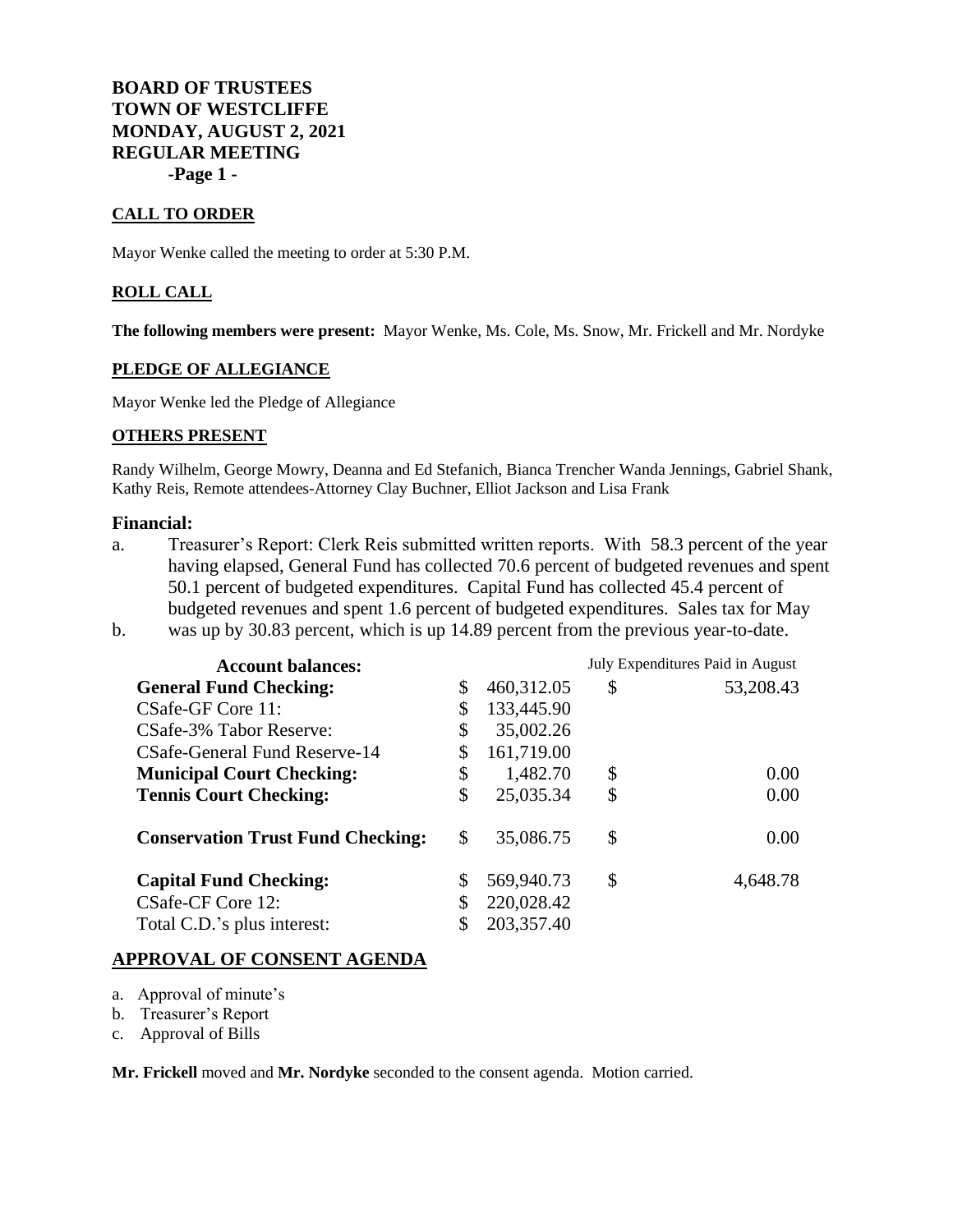**BOARD OF TRUSTEES TOWN OF WESTCLIFFE REGULAR MEETING MONDAY, AUGUST 2, 2021 -Page 2 -**

#### **OLD BUSINESS**

None

#### **NEW BUSINESS**

### **a. Consideration of appointing and swear in new trustees.**

Three candidates were interviewed. Mayor Wenke stated based on those interviews, he would entertain a motion to appoint for the vacant seats.

| <b>ACTION:</b> | Ms. Snow moved and Ms. Cole seconded to appoint George<br>Mowry as Trustee. Motion carried.     |
|----------------|-------------------------------------------------------------------------------------------------|
| <b>ACTION:</b> | Mr. Snow moved and Mr. Nordyke seconded to appoint Randy<br>Wilhelm as Trustee. Motion carried. |

Mr. Mowry and Mr. Wilhelm were sworn in as Trustees by Mayor Wenke.

## **b. Consideration of request to reschedule September and October's regular meetings.**

September's meeting was rescheduled for Friday, September  $3<sup>rd</sup>$  at 5:30 P.M., due to the observed holiday falling on the Monday, September 6<sup>th</sup>.

Clerk Reis reported that she will be on gone for the October meeting and offered to do the meeting via Zoom, the board agreed to allow that.

## **c. Consideration of request to approve Ord. #4-2021, authorizing into a lease with Jimmie Nugent.**

The Town had entered into a lease for the property west of Lowe's this year. The ordinance is to comply with the Tabor laws.

## **ACTION: Ms. Cole** moved and **Mr. Frickell** seconded to approve Ord. #4-2021, authorizing into a lease with Jimmie Nugent. Motion carried.

## **d. Consideration of request to approve Ord. 5-2021 amending Title 10, Chapter 16- Short Term Vacation Rentals.**

Ms. Snow explained the changes were mainly to allow staff to move forward processing applications. There were some conflicts in the original ordinance. There were comments from some citizens that some items were too stringent or not applicable for our area.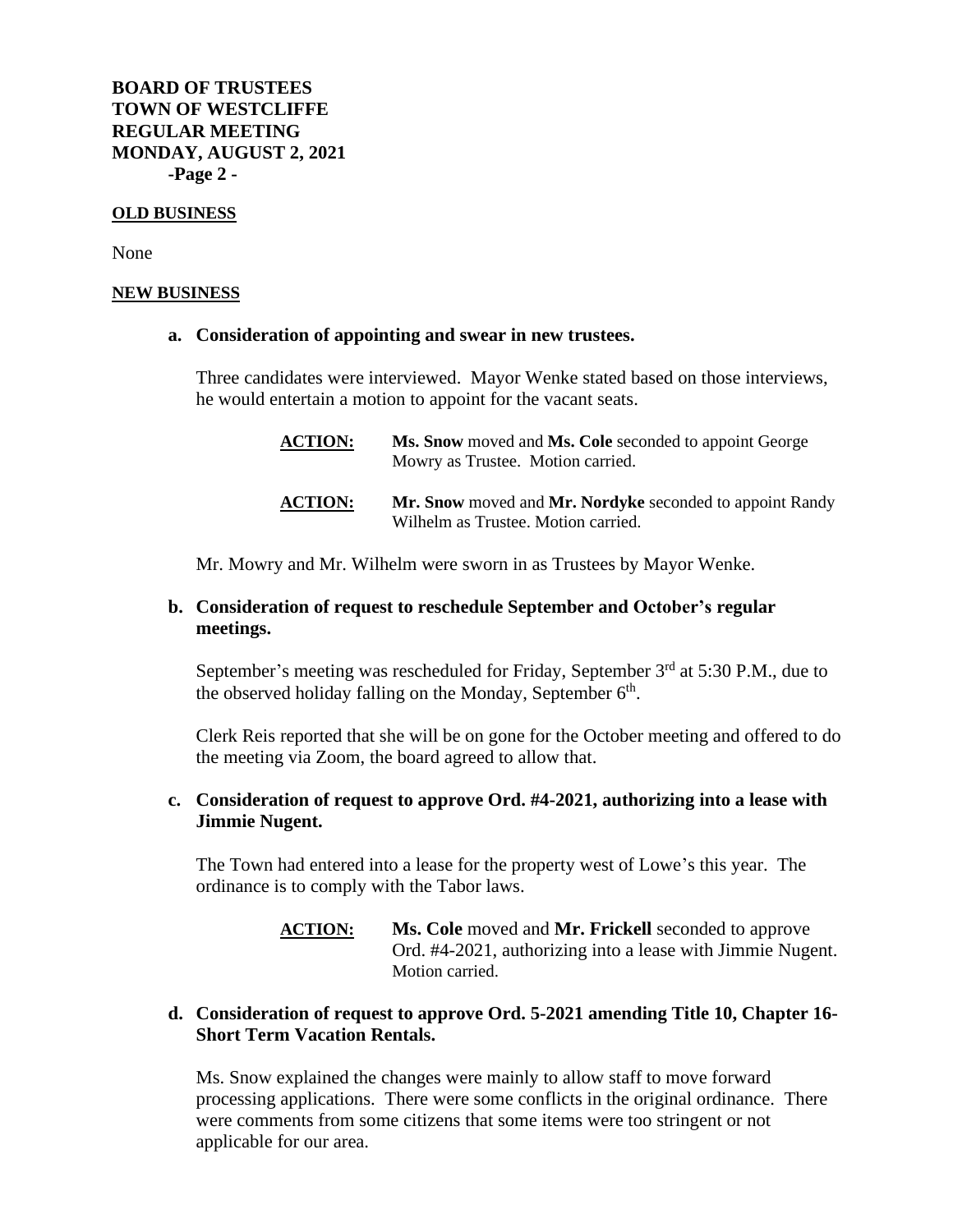**BOARD OF TRUSTEES TOWN OF WESTCLIFFE REGULAR MEETING MONDAY, AUGUST 2, 2021 -Page 3 -**

#### **NEW BUSINESS CONTINUED**

There were some major changes as follows:

The first is a procedural one, making it very clear that approval is at the administrative level, not requiring a Use by Special Review through the Planning Commission and the Board of Trustees as long as all the requirements and licensing are followed.

The second one requires all Short-Term Rentals regardless of zoning to apply for the license and permitting. All other lodging is regulated by other regulatory bodies. Short Term Rentals are not regulated by the State of others. It falls on the municipalities to regulate them to ensure all Short-Term Rentals meet safety standards.

The third change was to add a process for a short-term rental owner to appeal a negative decision by the zoning enforcement officer. The appeal would go to the Board of Adjustments.

Other minor changes were regarding visitors, for example, having them over for a cup of coffee or dinner; and removed the requirement for bear proof trash containers.

This is step two, it needs to go to Planning Commission and allow citizens to comment on.

Town Attorney Buchner applauded the Town for accomplishing this. A lot of municipalities wish they were this far in the process. What you have can be amended in the future for what fits your community.

Bianca Trencher made a few comments and had several questions. She would also like to be involved in the workshop.

> **ACTION: Ms. Snow** moved and **Ms. Cole** seconded to approve Ord. 5-2021 amending Title 10, Chapter 16-Short Term Vacation Rentals. Motion carried.

## **e. Clarify the take home vehicle for the Town Manager and clarify where the Town purchases fuel for Town usage.**

Mayor Wenke reminded the board that the take home vehicle was allowed as part of the Town Manager's compensation. The Town Manager is on call 24/7.

The Town has purchased fuel from Road and Bridge for many years for the Town's vehicles and equipment saving taxpayer dollars.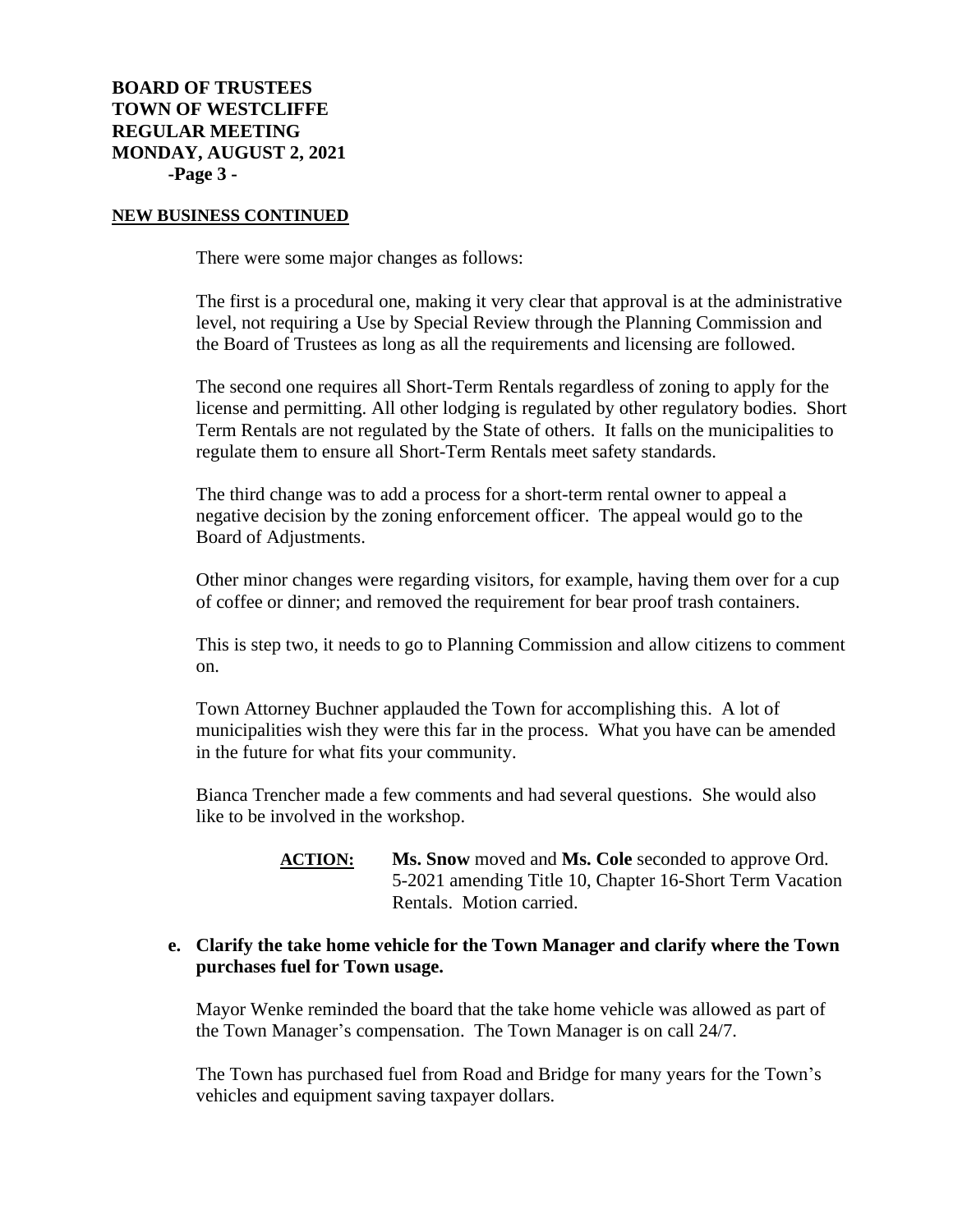#### **NEW BUSINESS CONTINUED**

## **f. Consideration of request to approve additional funds to the Façade Grant program. Bess Cole**

Ms. Cole invited Deanna and Ed Stefanich to come into the room for her presentation and will welcome comments you.

Ms. Cole (Façade Grant committee member) explained that during the budget process the Board of Trustees to offer twenty-five thousand dollars (\$25,000) in grants to help the businesses to make changes to their store fronts. It was a very successful program; all the funds have been allocated. In the case if Bootleggers, there was some confusion, we didn't have the correct email for one of the members that was on the Façade grant committee and wasn't able to be part of it until after we had received all the applications and all the allocations had been made. There was also confusion regarding the application. Ms. Cole asked for this to be on the agenda to review this application and grant funds to Bootleggers to do some upgrades to their façade. After talking with Clerk Reis, there is money in the budget. I am asking the board to consider granting four thousand two hundred fifteen dollars (\$4,215.00) to upgrade their facade. This is a second application, the committee asked them to resubmit the application, the sign had been installed prior to the first application.

They thanked Ms. Cole for doing this, although they thought they were on the agenda as they have a process issue regarding their application between the committee members. They presented a packet of information to the board. They understood it may not be appropriate for this meeting and would like to leave it and be placed on next months agenda.

After further discussion and clarification for the new board members, the Town matches up to \$5,000 and it is a reimbursable grant being spent prior to the end of the year, the following motion was made.

## **ACTION: Mr. Mowry** moved and **Mr. Nordyke** seconded to approve \$4,215.00 for the Bootleggers application. Motion carried.

## **g. Consideration of request to approve funds for Hermit Park parking lot improvements.**

Town Manager explained initially we had budgeted \$120,000 for the 4<sup>th</sup> Street parking improvements (on the west side of the Sunflower Foods building) at 4th and Main, for parking, sidewalk, curb, gutter. We received two bids, the highest being \$44,141. I requested bids for other projects that were looming that would benefit the Town. Hermit Park has the large pavilion with an ADA ramp that isn't to code. To get the ADA ramp to code and get the parking lot surfaced. One bid is to finish the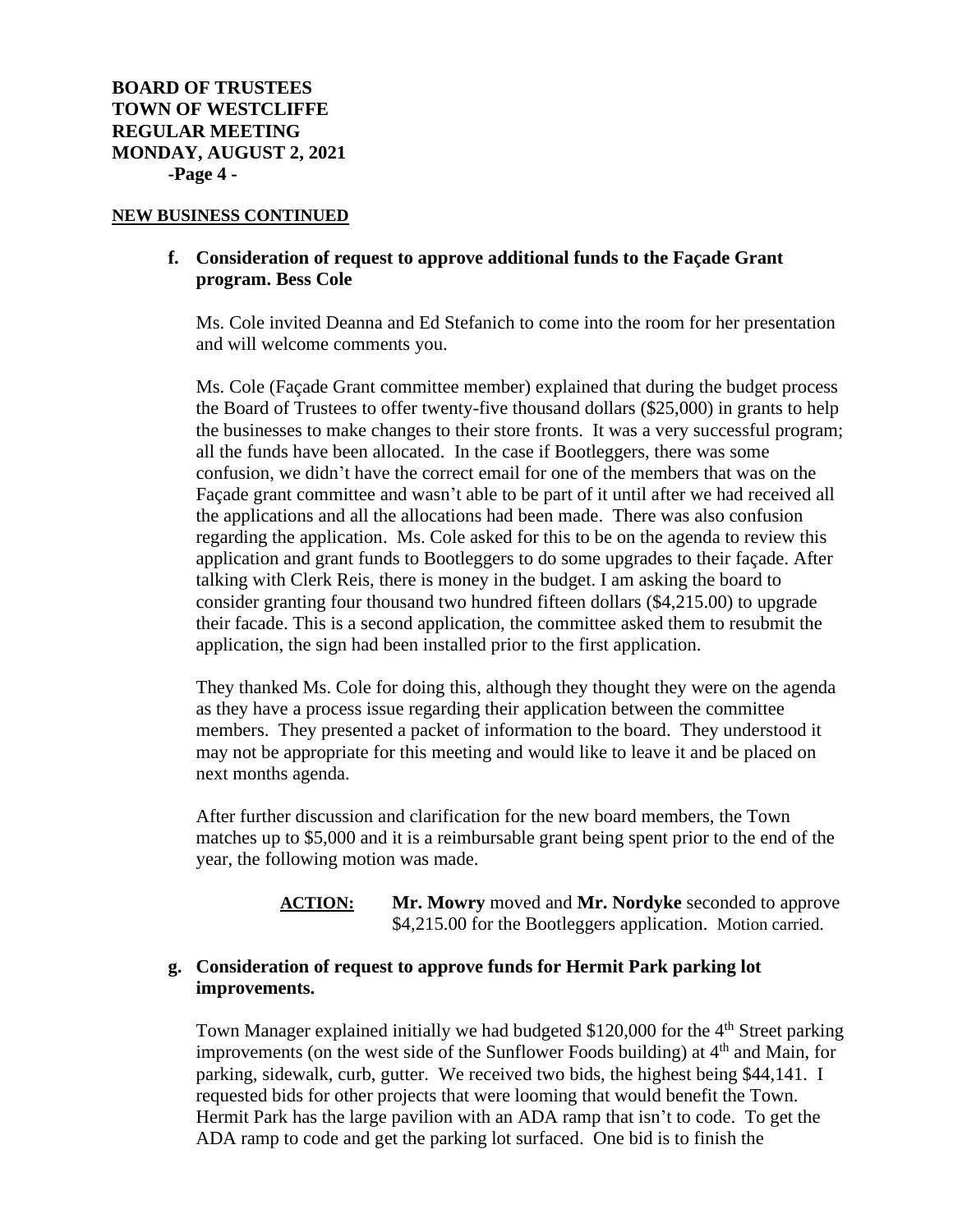#### **NEW BUSINESS CONTINUED**

ADA ramp, the other one is to do the entire lot. If we can reallocate the reaming funds, we can get two parking lots done and still save \$3,500.

There was a concern regarding starting work in the parks prior to getting the Park Planning Master Plan completed. Town Manager Shank explained we could do just the ADA portion if the board would like. The park access is already established.

Another concern was, would the parking lot be damaged by equipment to resurface the tennis court? Town Manager Shank responded that the equipment would not damage the parking lot.

> **ACTION: Ms. Snow** moved and **Ms. Cole** seconded to approve funds for Hermit Park parking lot improvements. Motion carried.

## **h. Update on Round Mtn. Water & Sewer District Wastewater Treatment Plant. Mayor Wenke**

Round Mtn. is at a serious point in terms of their ability to fund the state requirements to the new sewage treatment plant. The cost for the plant is about 14 million dollars. There have been meetings with our national elected officials as well as Action 22. They are hoping to find money in the state of federal budget for the 8 million to help fund this. If it isn't fixed Round Mtn. will be forced to terminate new applications for water and sewer taps, they have not approved this yet.

Mr. Wilhelm stated he is not here as a representative as Round Mtn.

#### **STAFF & COMMITTEE REPORTS**

#### **a. Report from Town Clerk**

She reminded the board about the special meeting August 16 at 10:00 a.m. to review and approve the 2020 audit. The auditor will participate via Zoom.

Clerk Reis gave a quick overview of the areas that herself, Wanda Jennings-Deputy and Municipal Court Clerk and Gabriel Shank-Town Manager/Building and Zoning handle.

We are waiting for DHM Design to return the signed contract to move forward with the Parks, Recreation, Trails, Open Space and Street Scape Master Plan.

Also, a letter was written to Jerry Livengood with Colorado Division of Water Resources requesting time to get through the park planning process to determine if it is feasible for the Town to by water rights to keep the pond the is by the Bluff on Adams Blvd.